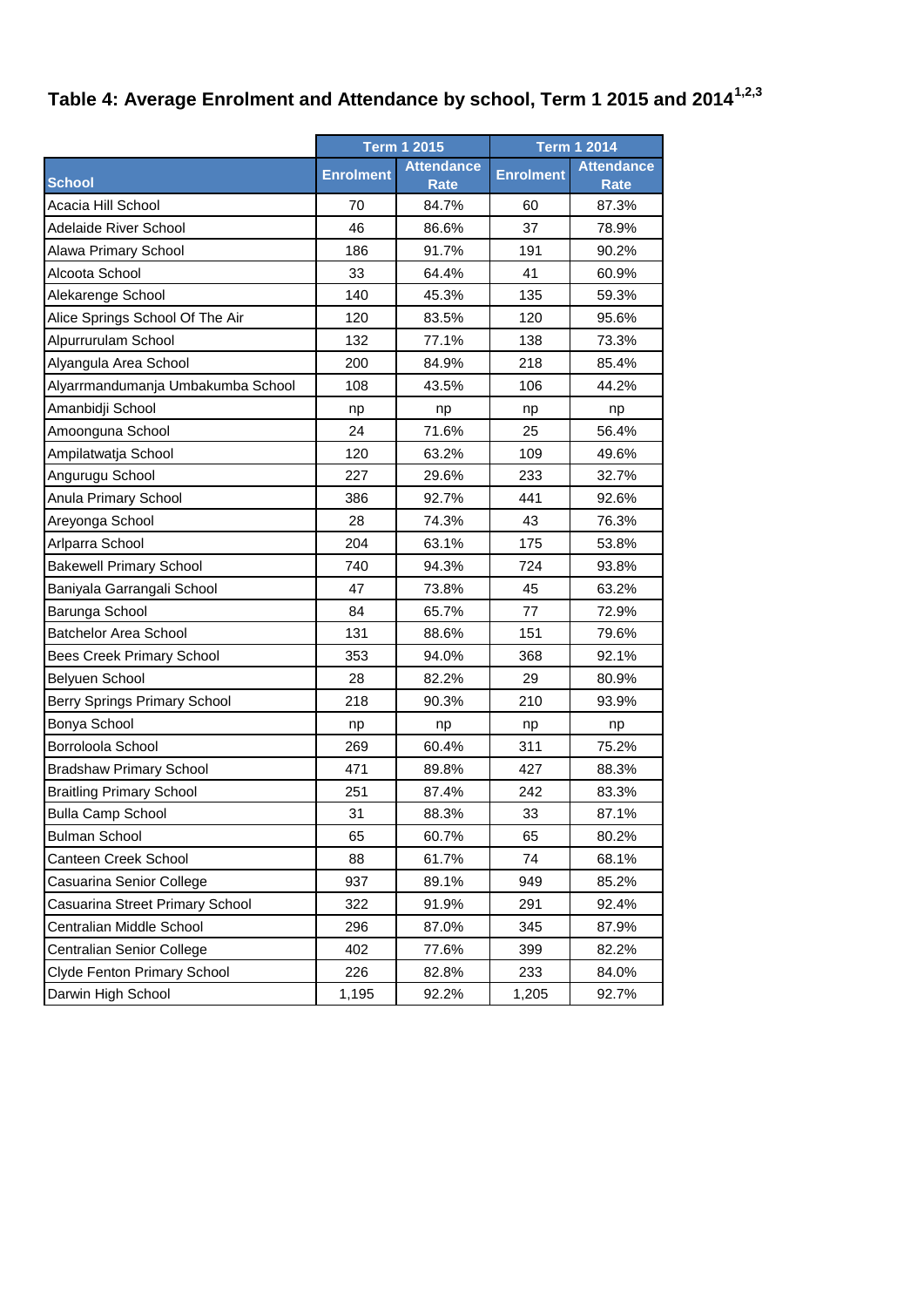| Darwin Middle School           | 614 | 91.7% | 631 | 92.0%  |
|--------------------------------|-----|-------|-----|--------|
| Docker River School            | 42  | 49.8% | 33  | 39.3%  |
| Douglas Daly School            | np  | np    | np  | np     |
| Dripstone Middle School        | 566 | 92.5% | 596 | 91.8%  |
| <b>Driver Primary School</b>   | 465 | 91.1% | 477 | 93.1%  |
| Dundee Beach School            | 35  | 86.8% | 15  | 92.3%  |
| Durack Primary School          | 389 | 92.4% | 363 | 94.1%  |
| <b>Elliott School</b>          | 91  | 78.5% | 72  | 76.3%  |
| Epenarra School                | 66  | 57.5% | 75  | 61.2%  |
| <b>Finke School</b>            | 40  | 70.6% | 43  | 40.8%  |
| Gapuwiyak School               | 303 | 41.3% | 243 | 69.6%  |
| Gillen Primary School          | 268 | 88.4% | 270 | 86.0%  |
| Girraween Primary School       | 459 | 93.1% | 429 | 93.2%  |
| <b>Gray Primary School</b>     | 333 | 90.0% | 326 | 88.9%  |
| Gunbalanya School              | 314 | 61.5% | 317 | 64.6%  |
| <b>Haasts Bluff School</b>     | 36  | 60.9% | 36  | 62.5%  |
| Harts Range School             | 70  | 66.9% | 88  | 57.2%  |
| Henbury School                 | 101 | 86.3% | 94  | 87.9%  |
| Howard Springs Primary School  | 237 | 89.4% | 249 | 90.2%  |
| Humpty Doo Primary School      | 395 | 88.4% | 391 | 89.6%  |
| Imanpa School                  | 23  | 77.9% | 28  | 73.6%  |
| Jabiru Area School             | 263 | 80.6% | 287 | 75.2%  |
| Jilkminggan School             | 99  | 62.8% | 95  | 59.6%  |
| Jingili Primary School         | 330 | 92.9% | 328 | 90.4%  |
| Kalkaringi School              | 156 | 68.0% | 159 | 64.0%  |
| Karama Primary School          | 226 | 88.7% | 230 | 87.9%  |
| Katherine High School          | 633 | 82.4% | 640 | 83.6%  |
| Katherine School Of The Air    | 200 | 96.5% | 220 | 100.0% |
| Katherine South Primary School | 386 | 88.2% | 392 | 87.8%  |
| Kiana School                   | 15  | 64.7% | 14  | 75.1%  |
| Kintore Street School          | 28  | 82.1% | 25  | 82.0%  |
| Lajamanu School                | 218 | 55.4% | 220 | 62.7%  |
| Laramba School                 | 70  | 73.7% | 74  | 65.7%  |
| Larapinta Primary School       | 290 | 90.7% | 271 | 89.3%  |
| Larrakeyah Primary School      | 367 | 92.9% | 376 | 92.4%  |
| Leanyer Primary School         | 537 | 93.8% | 509 | 91.5%  |
| Ludmilla Primary School        | 114 | 88.2% | 160 | 88.7%  |
| MacFarlane Primary School      | 206 | 83.1% | 202 | 84.5%  |
| Malak Primary School           | 254 | 89.6% | 273 | 87.8%  |
| Mamaruni School                | 48  | 51.2% | 66  | 60.1%  |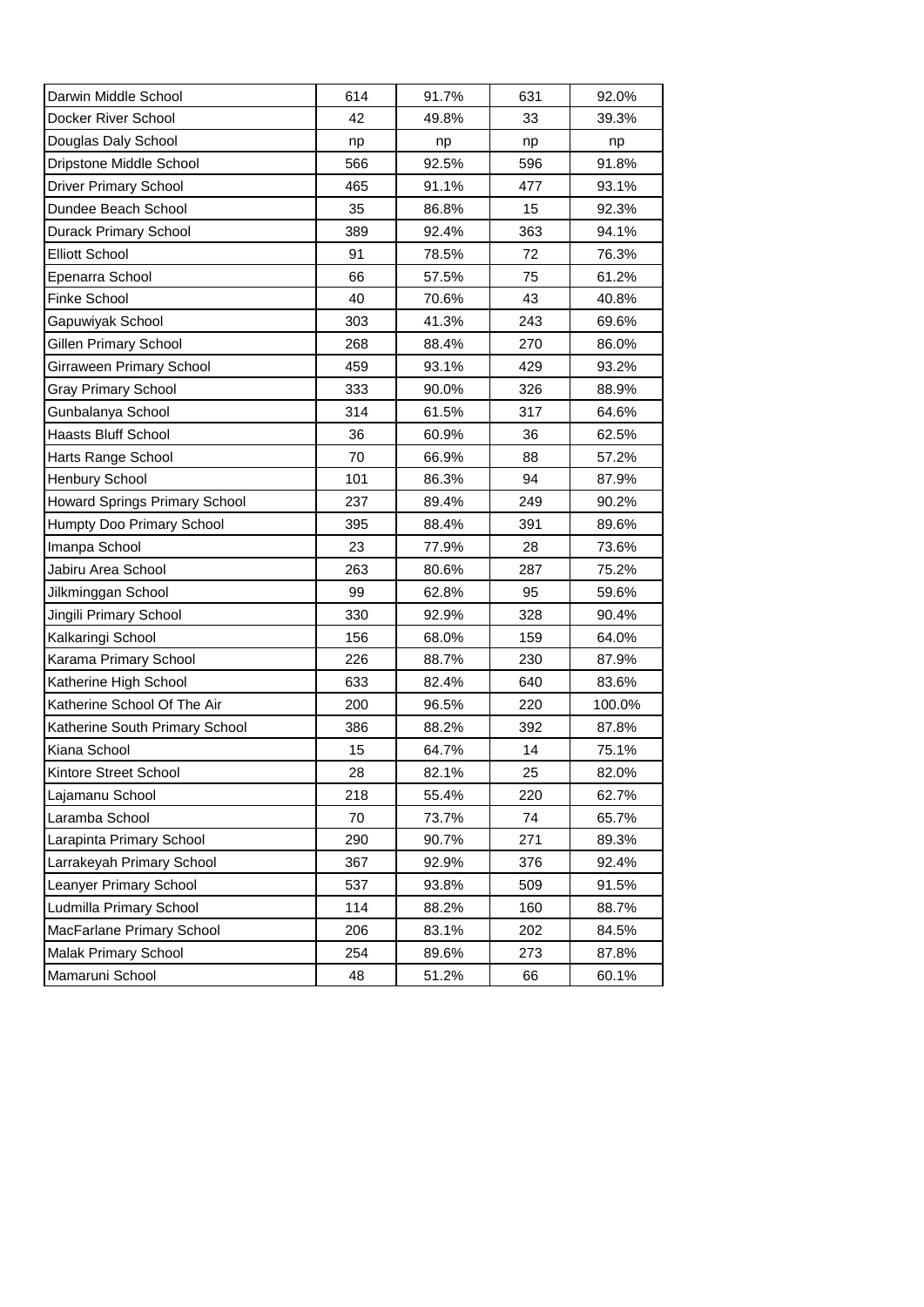| Maningrida College                       | 694 | 60.0%  | 716 | 63.0%  |
|------------------------------------------|-----|--------|-----|--------|
| Manunda Terrace Primary School           | 198 | 85.8%  | 211 | 88.6%  |
| Manyallaluk School                       | 23  | 74.9%  | 18  | 74.9%  |
| Mataranka School                         | 40  | 93.5%  | 50  | 87.1%  |
| Mbunghara School                         | np  | np     | np  | np     |
| Middle Point School                      | 22  | 90.6%  | 21  | 90.3%  |
| Milikapiti School                        | 76  | 83.7%  | 83  | 87.8%  |
| Milingimbi School                        | 347 | 45.5%  | 371 | 52.3%  |
| <b>Millner Primary School</b>            | 179 | 85.1%  | 209 | 85.9%  |
| Milyakburra School                       | 40  | 63.7%  | 42  | 53.7%  |
| Minyerri School                          | 167 | 76.8%  | 201 | 75.4%  |
| Moil Primary School                      | 249 | 89.8%  | 311 | 89.8%  |
| Moulden Primary School                   | 359 | 86.8%  | 366 | 83.9%  |
| Mount Allan School                       | 79  | 58.7%  | 74  | 66.8%  |
| Mulga Bore School                        | 34  | 55.5%  | 29  | 32.3%  |
| Murray Downs School                      | 22  | 68.6%  | 36  | 72.4%  |
| Mutitjulu School                         | 36  | 54.7%  | 50  | 72.8%  |
| Nakara Primary School                    | 520 | 92.8%  | 536 | 93.4%  |
| Nemarluk School                          | 146 | 89.0%  | 141 | 89.8%  |
| <b>Neutral Junction School</b>           | 32  | 59.4%  | 23  | 53.3%  |
| Newcastle Waters School                  | np  | np     | np  | np     |
| Nganambala School                        | 26  | 95.0%  | 20  | 87.9%  |
| Nganmarriyanga School                    | 118 | 71.2%  | 109 | 74.2%  |
| Ngukurr School                           | 325 | 69.4%  | 313 | 68.1%  |
| Nhulunbuy High School                    |     |        |     |        |
|                                          | 184 | 86.8%  | 246 | 87.5%  |
| Nhulunbuy Primary School                 | 404 | 86.8%  | 569 | 89.3%  |
| Nightcliff Middle School                 | 274 | 89.5%  | 269 | 89.6%  |
| <b>Nightcliff Primary School</b>         | 514 | 91.6%  | 487 | 90.8%  |
| Northern Territory Open Education Centre | 356 | 100.0% | 537 | 100.0% |
| Ntaria School                            | 197 | 62.2%  | 205 | 58.8%  |
| Numbulwar School                         | 149 | 59.9%  | 156 | 52.6%  |
| Nyirripi School                          | 32  | 62.0%  | 38  | 44.5%  |
| <b>Palmerston Senior College</b>         | 499 | 84.7%  | 483 | 82.7%  |
| Papunya School                           | 122 | 59.3%  | 108 | 57.5%  |
| Parap Primary School                     | 503 | 93.9%  | 496 | 93.6%  |
| Peppimenarti School                      | 34  | 90.6%  | 37  | 93.5%  |
| Pigeon Hole School                       | 14  | 90.1%  | 30  | 90.3%  |
| Pine Creek School                        | 39  | 81.2%  | 38  | 79.0%  |
| Pularumpi School                         | 77  | 75.3%  | 79  | 81.0%  |